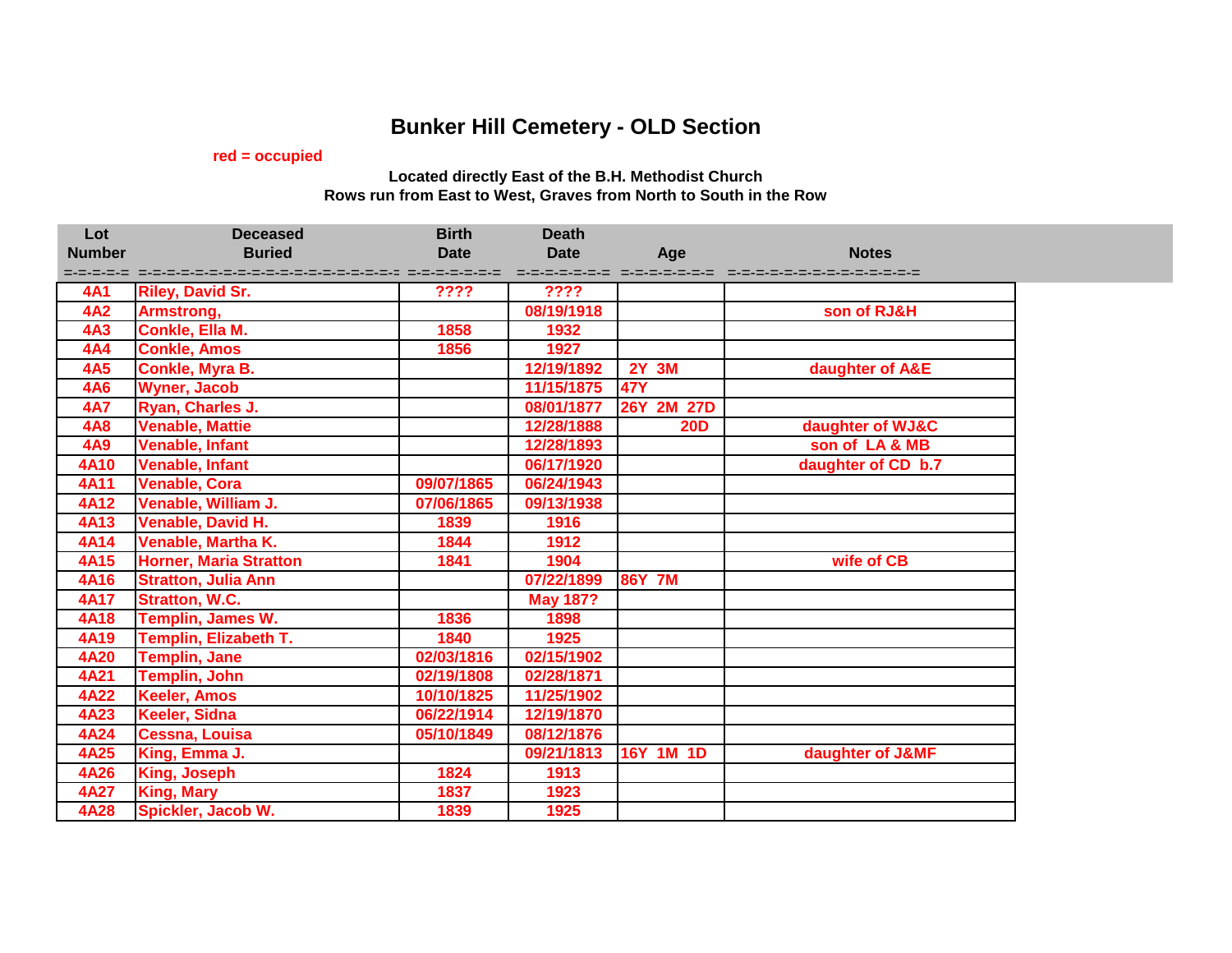| 4A29          | <b>Shreve, Elizabeth T.</b>                                    |              | 12/23/1911   | 81Y 7M          |                                      |
|---------------|----------------------------------------------------------------|--------------|--------------|-----------------|--------------------------------------|
| <b>4A30</b>   | <b>Shreve, Washington</b>                                      |              | 08/22/1890   | 78Y 4M 14D      |                                      |
|               |                                                                |              |              |                 |                                      |
| Lot           | <b>Deceased</b>                                                | <b>Birth</b> | <b>Death</b> |                 |                                      |
| <b>Number</b> | <b>Buried</b>                                                  | <b>Date</b>  | <b>Date</b>  | Age             | <b>Notes</b>                         |
|               | strategi strategistrategistrategistrategistrategi strategistra |              |              |                 |                                      |
| 4 <b>B1</b>   | <b>Snyder, Matilda</b>                                         |              |              |                 |                                      |
| 4 <b>B2</b>   | Naylor, H.R.                                                   | 06/17/1852   | 02/16/1891   |                 |                                      |
| 4B3           | King, William M.                                               | 1834         | 1913         |                 |                                      |
| <b>4B4</b>    | King, Sarah E.                                                 | 1837         | 1880         |                 |                                      |
| <b>4B5</b>    | <b>Sturgiss, W.S. King</b>                                     | 1860         | 1943         |                 |                                      |
| <b>4B6</b>    | Sturgiss, Lizzie K.                                            | 1879         | 19xx         |                 |                                      |
| <b>4B7</b>    | Sturgiss, Arthur L.                                            | 1891         | 19xx         |                 |                                      |
| <b>4B8</b>    | <b>Ellett, David</b>                                           | 04/28/1805   | 02/03/1885   |                 |                                      |
| <b>4B9</b>    | <b>Ellett, Clariss</b>                                         | 09/16/1805   | 09/13/1886   |                 |                                      |
| 4B10          | <b>Ellott, Harriss</b>                                         | 10/30/1840   | 07/15/1864   |                 | Co. "C" 6th buried at Alexandria, VA |
| 4B11          | <b>Hendricks, Mary A.</b>                                      | 1866         | 1939         |                 |                                      |
| 4B12          | Hendricks, Judson J.                                           | 1866         | 1944         |                 |                                      |
| 4B13          | <b>French, Homer N.</b>                                        | 12/11/1881   | 04/30/1966   |                 | <b>Pearce Funeral Home</b>           |
| 4B14          | French, Cora B.                                                | 1858         | 03/31/1948   |                 | <b>Pearce Funeral Home</b>           |
| 4B15          | <b>Mather, Annie W. French</b>                                 | 1896         | 1922         |                 |                                      |
| 4B16          | French, Willard T.                                             | 09/21/1859   | 04/04/1898   |                 |                                      |
| 4B17          | French, James W.                                               | 06/11/1858   | 09/17/1897   |                 |                                      |
| 4B18          | French, Clara A.                                               |              | 09/21/1885   |                 | daughter of WT&C                     |
| 4B19          | <b>French, Newton</b>                                          | 1833         | 1906         |                 |                                      |
| 4B20          | <b>French, Ann</b>                                             | 1838         | 1891         |                 |                                      |
| 4B21          | Sproat, Jesse M.                                               | 1845         | 1924         |                 | <b>Co. "I" 15th OVI</b>              |
| 4B22          | <b>Sproat, Maria S.</b>                                        | 1846         | 1942         |                 |                                      |
| 4B23          | <b>Protheroe, Sarah</b>                                        | 1872         | 1960         |                 |                                      |
| 4B24          | <b>Protheroe, Edward B.</b>                                    | 1870         | 1934         |                 |                                      |
| 4B25          | <b>Protheroe, Homer Jesse</b>                                  |              | 12/15/1895   | <b>4Y 6M 3D</b> | son of EB&S                          |
| 4B26          | Morris, John W.                                                |              | 09/02/1882   |                 |                                      |
|               |                                                                |              |              |                 |                                      |
| Lot           | <b>Deceased</b>                                                | <b>Birth</b> | <b>Death</b> |                 |                                      |
| <b>Number</b> | <b>Buried</b>                                                  | <b>Date</b>  | <b>Date</b>  | Age             | <b>Notes</b>                         |
|               | deserte des services de services de services de                |              |              |                 | -------------------------            |
| <b>4C1</b>    | <b>Wilkinson, Emma</b>                                         | 1866         | 1947         |                 |                                      |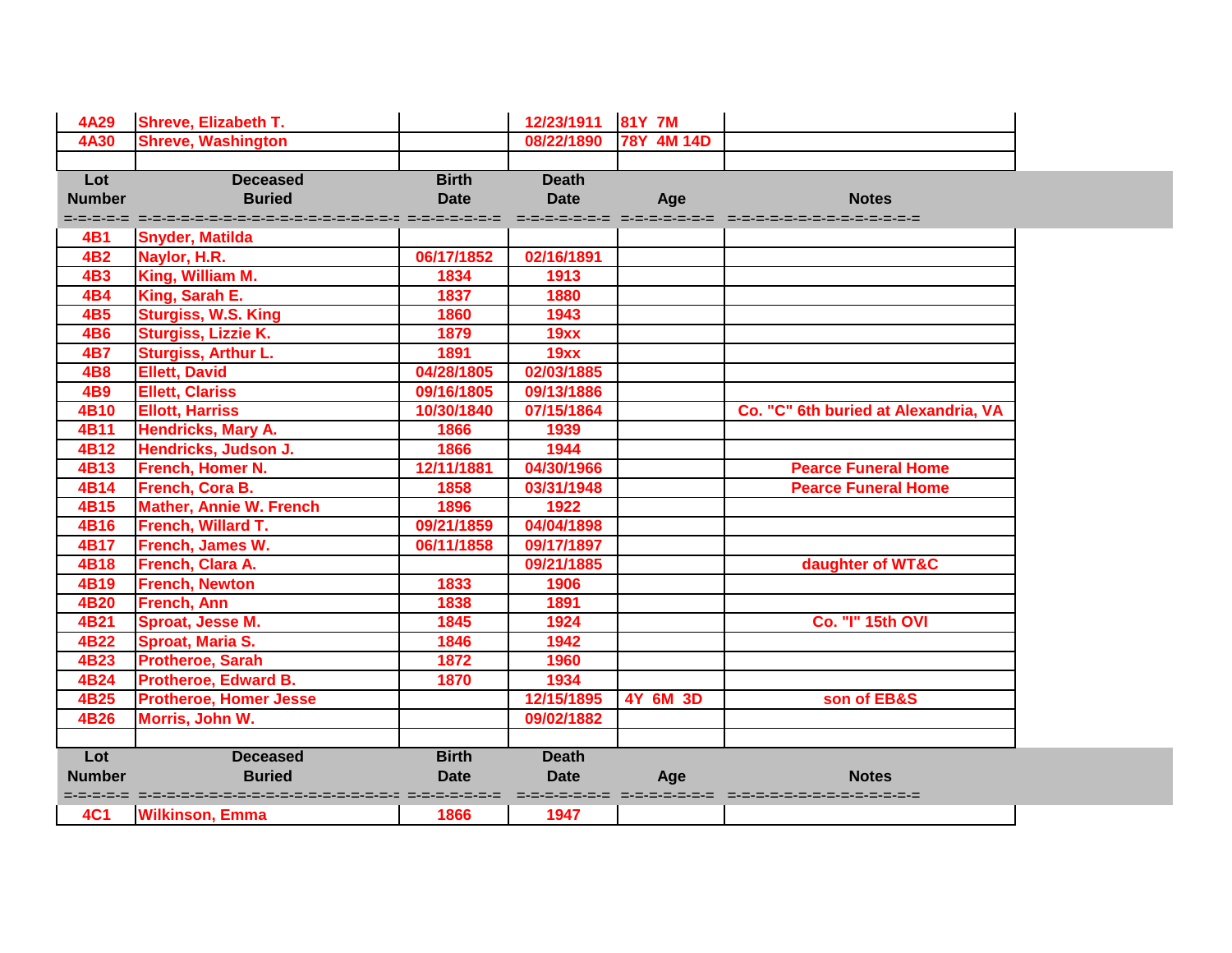| <b>4C2</b>    | <b>Wilkinson, Mary A.</b>                                      | 01/04/1841   | 05/26/1901   |                   |              |
|---------------|----------------------------------------------------------------|--------------|--------------|-------------------|--------------|
| <b>4C3</b>    | <b>Snyder, ---------</b>                                       | 1828         | 1903         |                   |              |
| <b>4C4</b>    | <b>Snyder, William</b>                                         | 1792         | 1866         |                   |              |
| <b>4C5</b>    | <b>Snyder, Elizabeth</b>                                       | 1801         | 1881         |                   |              |
| <b>4C6</b>    | <b>Snyder, Lovina E.</b>                                       | 1838         | 1917         |                   |              |
| <b>4C7</b>    | Naylor, W.B.                                                   | 12/28/1818   | 10/12/1895   |                   |              |
| <b>4C8</b>    | Naylor, E.A.                                                   | 01/12/1825   | 09/18/1877   |                   |              |
| <b>4C9</b>    | <b>Stratton, Daniel S.</b>                                     | 11/13/1804   | 03/18/1884   |                   |              |
| <b>4C10</b>   | <b>Stratton, Elvira P.</b>                                     | 1841         | 1925         |                   |              |
| <b>4C11</b>   | <b>Stratton, Charles D.</b>                                    | 1868         | 1903         |                   |              |
| 4C12          | <b>Stratton, William H.</b>                                    | 1845         | 1928         |                   |              |
| <b>4C13</b>   | <b>Stratton, Edith T.</b>                                      | 1837         | 1919         |                   |              |
| <b>4C14</b>   | <b>Sheets, Alice T.</b>                                        | 02/23/1861   | 06/15/1922   |                   |              |
| <b>4C15</b>   | <b>Sheets, Aaron C.</b>                                        | 12/15/1821   | 08/13/1893   |                   |              |
| <b>4C16</b>   | Sheets, Sarah A.                                               | 12/25/1835   | 08/13/1893   |                   |              |
| <b>4C17</b>   | Elder, Warren B.                                               | 1873         | 1911         |                   |              |
| <b>4C18</b>   | Elder, Howard C.                                               | 02/12/1875   | 11/05/1885   |                   |              |
| <b>4C19</b>   | <b>Elder, William</b>                                          | 1832         | 1910         |                   |              |
| <b>4C20</b>   | Elder, Ellen M.                                                | 1842         | 1936         |                   |              |
| <b>4C21</b>   | Devore, Ann J.                                                 | 04/18/1831   | 06/06/1896   |                   |              |
| <b>4C22</b>   | Devore, Jacob C.                                               | 08/26/1826   | 05/31/1896   |                   |              |
|               |                                                                |              |              |                   |              |
| Lot           | <b>Deceased</b>                                                | <b>Birth</b> | <b>Death</b> |                   |              |
| <b>Number</b> | <b>Buried</b>                                                  | <b>Date</b>  | <b>Date</b>  | Age               | <b>Notes</b> |
|               | strategi strategistrategistrategistrategistrategi strategistra |              |              |                   |              |
| 4D1           | Ware, Ruth H.                                                  | 10/20/1845   | 03/24/1901   |                   |              |
| 4D2           | Dole, Margaret J.                                              |              | 11/11/1857   | 25Y 2M 11D        |              |
| <b>4D3</b>    | Diehl, Martha E.                                               |              | 10/13/1978   | 46Y 4M 1D         |              |
| 4D4           | <b>Minser, Aaron</b>                                           |              | 08/02/1883   | 66Y<br><b>12D</b> |              |
| <b>4D5</b>    | <b>Minser, Mary</b>                                            |              |              |                   |              |
| <b>4D6</b>    | <b>Loveloch, Colosa</b>                                        |              | 05/22/1876   | 21Y 6M 18D        | wife of JA   |
| 4D7           | Cook, Susan                                                    | 1846         | 1900         |                   |              |
| <b>4D8</b>    | Kirkwood, Barbara                                              | 06/07/1808   | 11/10/1886   |                   |              |
| 4D9           | <b>Kirkwood, Thomas</b>                                        | 09/24/1804   | 06/21/1875   |                   |              |
| 4D10          | Kirkwood, James H.                                             | 09/01/1843   | 02/26/1899   |                   |              |
| 4D11          | Barber, Benjamin W.                                            |              |              |                   |              |
| 4D12          | <b>Barber, Johnie</b>                                          |              | 02/23/1887   | 14Y               | son of J&NL  |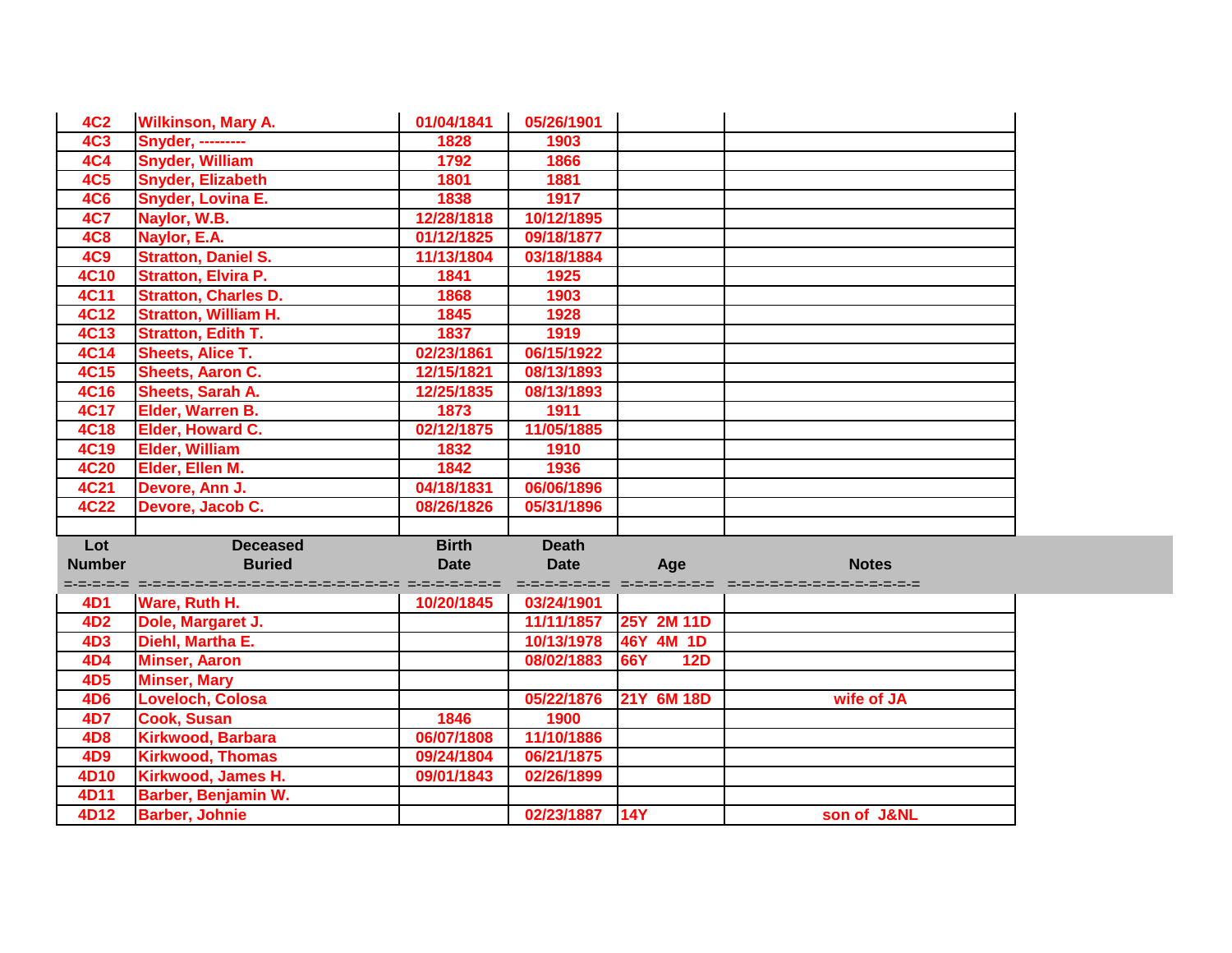| 4D13          | <b>Barber, Milles</b>                               |              | 11/18/1892   | <b>26Y</b>     |                                                      |
|---------------|-----------------------------------------------------|--------------|--------------|----------------|------------------------------------------------------|
| 4D14          | <b>Barber, Elizabeth M.</b>                         | 05/08/1862   | 09/08/1894   |                |                                                      |
| 4D15          | <b>Barber, Fremont</b>                              |              | 05/19/1891   | 33Y            |                                                      |
| 4D16          | <b>Barber, John</b>                                 | 02/07/1880   | 05/18/1891   |                |                                                      |
| 4D17          | <b>Barber, Margaret</b>                             | 04/04/1843   | 03/04/1892   |                |                                                      |
| 4D18          | <b>Dwiggins, Ella Barber</b>                        | 1856         | 1922         |                |                                                      |
| 4D19          | Gray, Harry B.                                      |              | 07/05/1899   | <b>39Y</b>     |                                                      |
| 4D20          | Gray, Davis W.                                      | 08/28/1823   | 09/02/1901   |                |                                                      |
| 4D21          | Gray, Elizabeth D.                                  | 02/06/1826   | 12/06/1892   |                |                                                      |
| 4D22          | <b>Gray, Rachel W.</b>                              | 11/22/1867   | 12/24/1888   |                |                                                      |
|               |                                                     |              |              |                |                                                      |
| <b>4E1</b>    | Cook, John B.                                       | 1844         | 1921         |                |                                                      |
| <b>4E2</b>    | Cook, Hanna A.                                      | 1846         | 1919         |                |                                                      |
| <b>4E3</b>    | Cook, Elmer E.                                      | 1864         | 1910         |                |                                                      |
| <b>4E4</b>    | Cook, Job                                           | 10/14/1807   | 07/14/1895   |                |                                                      |
| <b>4E5</b>    | Cook, Mary A.                                       | 08/09/1811   | 05/06/1901   |                |                                                      |
| <b>4E6</b>    | Dole, Stacy S.                                      |              | 10/05/1856   | 34Y 8M 25D     |                                                      |
| <b>4E7</b>    | Owen, Samuel T.                                     |              |              |                | son of H&S                                           |
|               |                                                     |              |              |                |                                                      |
| <b>4E8</b>    | <b>Stratton, Angeline</b>                           |              | 09/06/1857   | 49Y 3M 19D     |                                                      |
|               |                                                     |              |              |                |                                                      |
| Lot           | <b>Deceased</b>                                     | <b>Birth</b> | <b>Death</b> |                |                                                      |
| <b>Number</b> | <b>Buried</b>                                       | <b>Date</b>  | <b>Date</b>  | Age            | <b>Notes</b>                                         |
|               | stelen i stelen kontroler i stelen i stelen i stele |              |              |                | distribution distribution consideration distribution |
| 4F1           | <b>Warren, Jacob</b>                                | 1838         | 1911         |                |                                                      |
| 4F2           | <b>Warren, Katharine</b>                            | 1846         | 1921         |                |                                                      |
| <b>4F3</b>    | <b>Eschler, John</b>                                | 08/27/1829   | 05/13/1900   |                |                                                      |
| 4F4           | <b>Warrea, Sammy</b>                                | 05/12/1878   | 03/19/1893   |                | son of JW & K                                        |
| 4F5           | Dole, John R.                                       |              | 03/12/1856   |                | <b>Infant</b>                                        |
| <b>4F6</b>    | Dole, Michael S.                                    |              | 01/10/1856   | 21Y 11M 7D     | son of R&R                                           |
| <b>4F7</b>    | King, Preston W.                                    |              | 08/16/1851   | 9Y 11M 6D      | son of J&E                                           |
| 4F8           | King, Eliza J.                                      |              | 08/11/1852   |                |                                                      |
| 4F9           | <b>Stratton, Hannah</b>                             |              | 10/28/1871   | <b>76Y 2M</b>  |                                                      |
| 4F10          | <b>Gantz, Esther</b>                                |              |              |                | wife of John                                         |
| 4F11          | <b>Armstrong, Sarah A.</b>                          |              | 12/02/1852   | <b>7Y 1M</b>   | daughter of J&PA                                     |
| 4F12          | <b>Armstrong, Phebe</b>                             |              | 07/04/1857   | <b>42Y 10M</b> |                                                      |
| 4F13          | <b>Armstrong, John</b>                              |              |              |                |                                                      |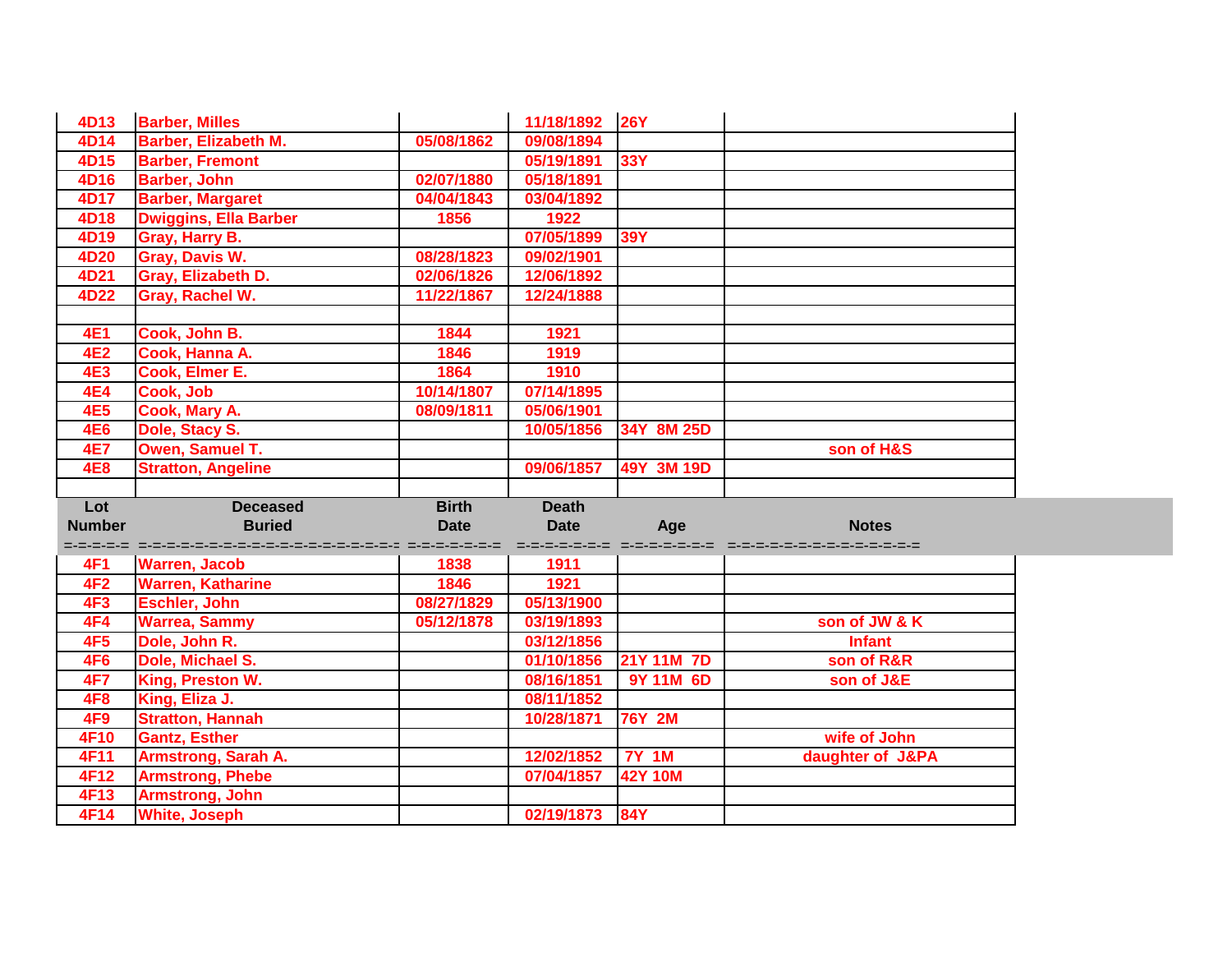| <b>White, Jane</b>                   |                                                                                                                                   |                                                                      |                                                                    |                                                                                                                                                        |
|--------------------------------------|-----------------------------------------------------------------------------------------------------------------------------------|----------------------------------------------------------------------|--------------------------------------------------------------------|--------------------------------------------------------------------------------------------------------------------------------------------------------|
| <b>White, Henry</b>                  | 1840                                                                                                                              | 1910                                                                 |                                                                    |                                                                                                                                                        |
| White, Sarah A.                      | 1843                                                                                                                              | 1925                                                                 |                                                                    |                                                                                                                                                        |
| <b>Walker, Elizabeth</b>             | 02/06/1822                                                                                                                        | 09/26/1891                                                           |                                                                    |                                                                                                                                                        |
| <b>Venable, Hannah</b>               |                                                                                                                                   |                                                                      |                                                                    | wife of Joel                                                                                                                                           |
| <b>Venable, Joel</b>                 |                                                                                                                                   | 10/06/1879                                                           |                                                                    | in his 82nd year                                                                                                                                       |
| <b>Barber, Emma</b>                  |                                                                                                                                   |                                                                      |                                                                    | daughter of J&NL                                                                                                                                       |
| Barber, ----                         |                                                                                                                                   |                                                                      |                                                                    |                                                                                                                                                        |
| Knowles, John V.                     | 01/28/1881                                                                                                                        | 03/xx/1883                                                           |                                                                    | son of J&ME                                                                                                                                            |
| Townsend, ----                       |                                                                                                                                   |                                                                      |                                                                    | son of WD&RV                                                                                                                                           |
| <b>Barber, Emma</b>                  |                                                                                                                                   | 03/20/1885                                                           | 66Y                                                                |                                                                                                                                                        |
| Townsend, ----                       |                                                                                                                                   |                                                                      | $\overline{27Y}$                                                   | daughter of WE & RV                                                                                                                                    |
| <b>Townsend, Rachel V.</b>           | 02/25/1845                                                                                                                        | 10/23/1897                                                           |                                                                    |                                                                                                                                                        |
| <b>Townsend, William D.</b>          | 09/19/1830                                                                                                                        | 04/14/1905                                                           |                                                                    |                                                                                                                                                        |
| <b>Miller, Paul</b>                  |                                                                                                                                   | 1901                                                                 |                                                                    | son of SC                                                                                                                                              |
| <b>Miller, Albert</b>                |                                                                                                                                   | 1905                                                                 |                                                                    | son of SC                                                                                                                                              |
| <b>Baker, Isaac</b>                  | 1816                                                                                                                              | 1906                                                                 |                                                                    |                                                                                                                                                        |
| <b>Baker, Huldah</b>                 | 02/04/1809                                                                                                                        | 10/03/1894                                                           |                                                                    |                                                                                                                                                        |
| <b>Stallsmith, Hiram P.</b>          | 1836                                                                                                                              | 1913                                                                 |                                                                    |                                                                                                                                                        |
| <b>Stallsmith, Rachel D.</b>         | 1842                                                                                                                              | 1916                                                                 |                                                                    |                                                                                                                                                        |
|                                      |                                                                                                                                   |                                                                      |                                                                    |                                                                                                                                                        |
| <b>Deceased</b>                      | <b>Birth</b>                                                                                                                      | <b>Death</b>                                                         |                                                                    |                                                                                                                                                        |
|                                      | <b>Date</b>                                                                                                                       | <b>Date</b>                                                          | Age                                                                | <b>Notes</b>                                                                                                                                           |
|                                      |                                                                                                                                   |                                                                      |                                                                    | wife of R                                                                                                                                              |
|                                      |                                                                                                                                   |                                                                      |                                                                    |                                                                                                                                                        |
|                                      |                                                                                                                                   |                                                                      |                                                                    | son of J&H                                                                                                                                             |
|                                      |                                                                                                                                   |                                                                      |                                                                    |                                                                                                                                                        |
|                                      |                                                                                                                                   |                                                                      |                                                                    | daughter of LW & EV                                                                                                                                    |
|                                      |                                                                                                                                   |                                                                      |                                                                    |                                                                                                                                                        |
|                                      |                                                                                                                                   |                                                                      |                                                                    |                                                                                                                                                        |
|                                      |                                                                                                                                   |                                                                      |                                                                    |                                                                                                                                                        |
| Venable, George                      |                                                                                                                                   | 04/18/1865                                                           | 62Y 3M 8D                                                          |                                                                                                                                                        |
| <b>Venable, Sarah</b>                |                                                                                                                                   | 06/28/1868                                                           | 69Y 4M 5D                                                          |                                                                                                                                                        |
| Venable, Laney                       |                                                                                                                                   | 06/23/1877                                                           | 68Y 8M 19D                                                         |                                                                                                                                                        |
| <b>Venable, David</b>                |                                                                                                                                   | 11/28/1888                                                           | 78Y 11M 20D                                                        |                                                                                                                                                        |
| ????????<br><b>Smith, Charles A.</b> |                                                                                                                                   |                                                                      |                                                                    | small oblisk, inscription gone<br>son of JP&MA                                                                                                         |
|                                      | <b>Buried</b><br>Dole, Rhoda<br><b>Armstrong, Charles D.</b><br><b>Venable, William</b><br>Barber, Mary I.<br><b>Barber, Mary</b> | strator i stratoritator transportation di stratoritati di stratorita | 06/20/1845<br>07/17/1846<br>08/08/1846<br>02/11/1878<br>10/06/1873 | 06/30/1895 88Y<br>sprediction constructs constructions<br><b>42Y</b><br><b>15Y 7M</b><br><b>20Y</b><br>40Y 2M 6D<br>54Y 5M<br>09/18/1864<br>Smith, Ann |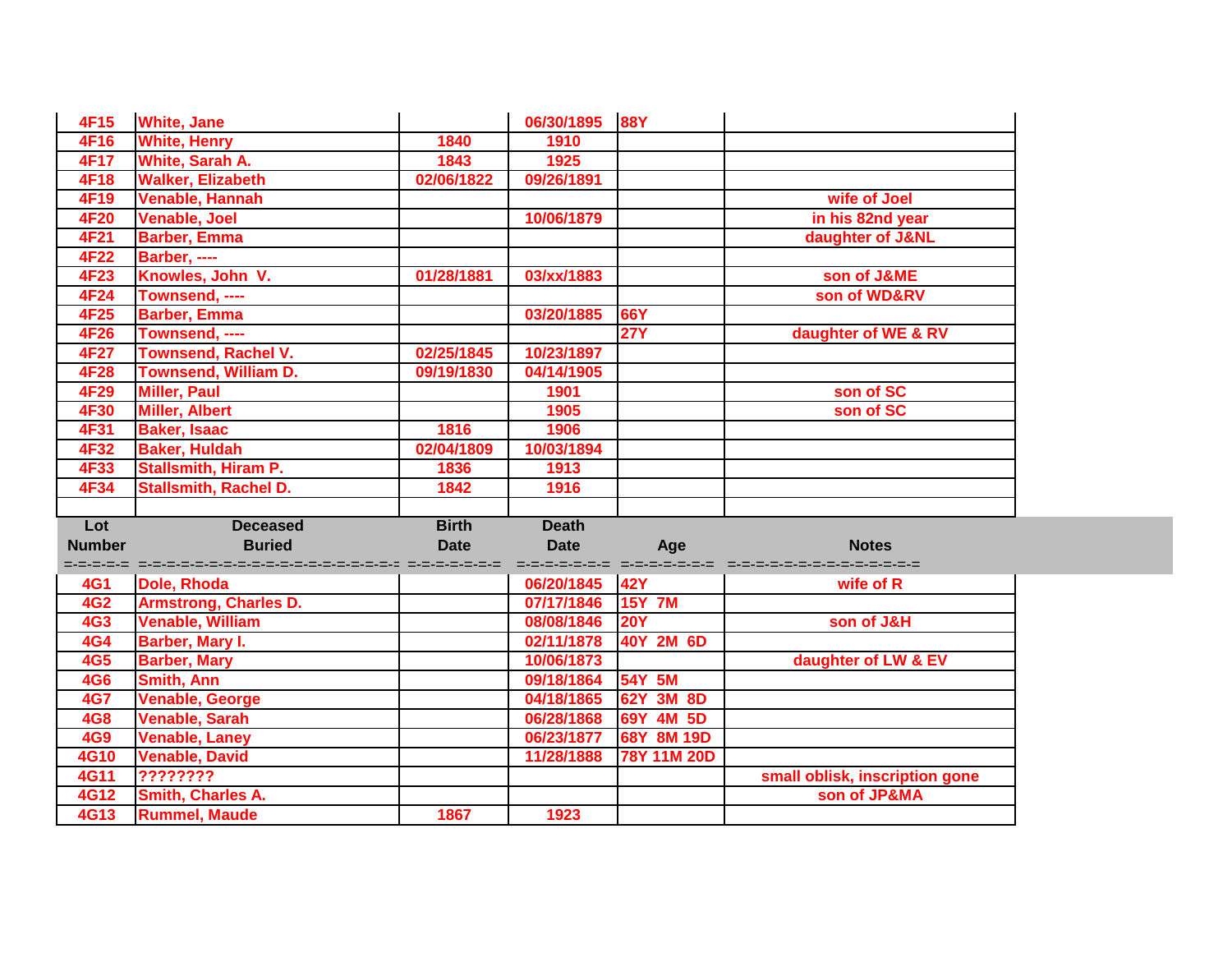| 4G14            | <b>Keeler, Sarah</b>                                                        | 1846         |                  |                 |                                                              |
|-----------------|-----------------------------------------------------------------------------|--------------|------------------|-----------------|--------------------------------------------------------------|
| <b>4G15</b>     | <b>Keeler, Frederick</b>                                                    | 1844         | 1906             |                 |                                                              |
| <b>4G16</b>     | <b>Tool, Marta</b>                                                          |              | 1907             | <b>49Y</b>      | wife of William                                              |
| <b>4G17</b>     | <b>Keeler, Tabitha</b>                                                      | 01/09/1821   | 08/05/1885       |                 |                                                              |
| <b>4G18</b>     | <b>Keeler, George</b>                                                       | 10/14/1817   | 04/16/1892       |                 |                                                              |
| 4G19            | Mead, Hulda M.                                                              | 1861         | 1938             |                 |                                                              |
| <b>4G20</b>     | <b>Mead, Charles W.</b>                                                     | 1858         |                  |                 |                                                              |
|                 |                                                                             |              |                  |                 |                                                              |
| Lot             | <b>Deceased</b>                                                             | <b>Birth</b> | <b>Death</b>     |                 |                                                              |
| <b>Number</b>   | <b>Buried</b>                                                               | <b>Date</b>  | <b>Date</b>      | Age             | <b>Notes</b>                                                 |
|                 | didioend diese beschaar die selfstelle die selfstelle die selfstelle die    |              |                  |                 | skolokokoko skolokokoko siduolokokokokokokokokoko            |
| 4H1             | Pool, John M.                                                               |              | <b>Mar. 1854</b> |                 | son of LH & RB                                               |
| <b>4H2</b>      | Smith, Elijah                                                               |              | 02/05/1891       | 83Y 8M 27D      |                                                              |
| <b>4H3</b>      | Smith, John P.                                                              | 11/23/184?   | 02/10/1902       |                 |                                                              |
| <b>4H4</b>      | Smith, Margaret A.                                                          | 1851         | 1910             |                 |                                                              |
| 4H5             | Quinn, Emmaline C.                                                          | 1832         | 1903             |                 |                                                              |
| 4H6             | Phillis, George W.                                                          |              | 01/13/1892       | 84Y 3M 23D      |                                                              |
| 4H7             | <b>Phillis, Rebecca</b>                                                     |              | 11/22/????       | 64Y 1M 27D      |                                                              |
| <b>4H8</b>      | <b>Phillis, William</b>                                                     |              | 05/03/1889       | 45Y 2M 5D       |                                                              |
| 4H9             | <b>Bardo, Charles H.</b>                                                    | 1865         | 1916             |                 |                                                              |
| 4H10            | <b>Bardo, David</b>                                                         | 1824         | 1911             |                 |                                                              |
| 4H11            | Bardo, Sarah J.                                                             | 1835         | 1914             |                 |                                                              |
| 4H12            | <b>Bardo, James B.</b>                                                      | 02/21/1872   | 12/02/1894       |                 |                                                              |
| 4H13            | <b>Thompson, Susan A.</b>                                                   | 1867         | 1932             |                 |                                                              |
|                 |                                                                             |              |                  |                 |                                                              |
| Lot             | <b>Deceased</b>                                                             | <b>Birth</b> | <b>Death</b>     |                 |                                                              |
| <b>Number</b>   | <b>Buried</b>                                                               | <b>Date</b>  | <b>Date</b>      | Age             | <b>Notes</b>                                                 |
|                 | didioend diese beschaar en die selfstelle die selfstelle die selfstelle die |              |                  |                 | distribution di distribution di distribution di distribution |
| 4J1             | Morey, Riley A.                                                             |              | 04/15/1849       | <b>1Y 2M 8D</b> | son of GF&C                                                  |
| 4J <sub>2</sub> | <b>Neill, Susan</b>                                                         |              | 06/27/1817       | 19Y 1M 24D      | daughter of M&M                                              |
| 4J <sub>3</sub> | <b>McKim, Rebecca</b>                                                       |              | 09/04/1848       | 30Y 7M 7D       | wife of John                                                 |
| 4J4             | Perry, Basil                                                                |              | 06/01/1849       | 82Y 1M 27D      |                                                              |
| 4J5             | <b>Manchester, Sarah</b>                                                    |              | 08/29/1882       | <b>56Y</b>      | wife of SS                                                   |
| <b>4J6</b>      | <b>Watters, William</b>                                                     | 1832         | 1902             |                 |                                                              |
| 4J7             | <b>Watters, Eliza A.</b>                                                    | 1833         | 1919             |                 |                                                              |
| 4J8             | <b>Bardo, Viola Matthews</b>                                                | 01/25/1873   | 03/29/1896       |                 | wife of AL                                                   |
|                 |                                                                             |              |                  |                 |                                                              |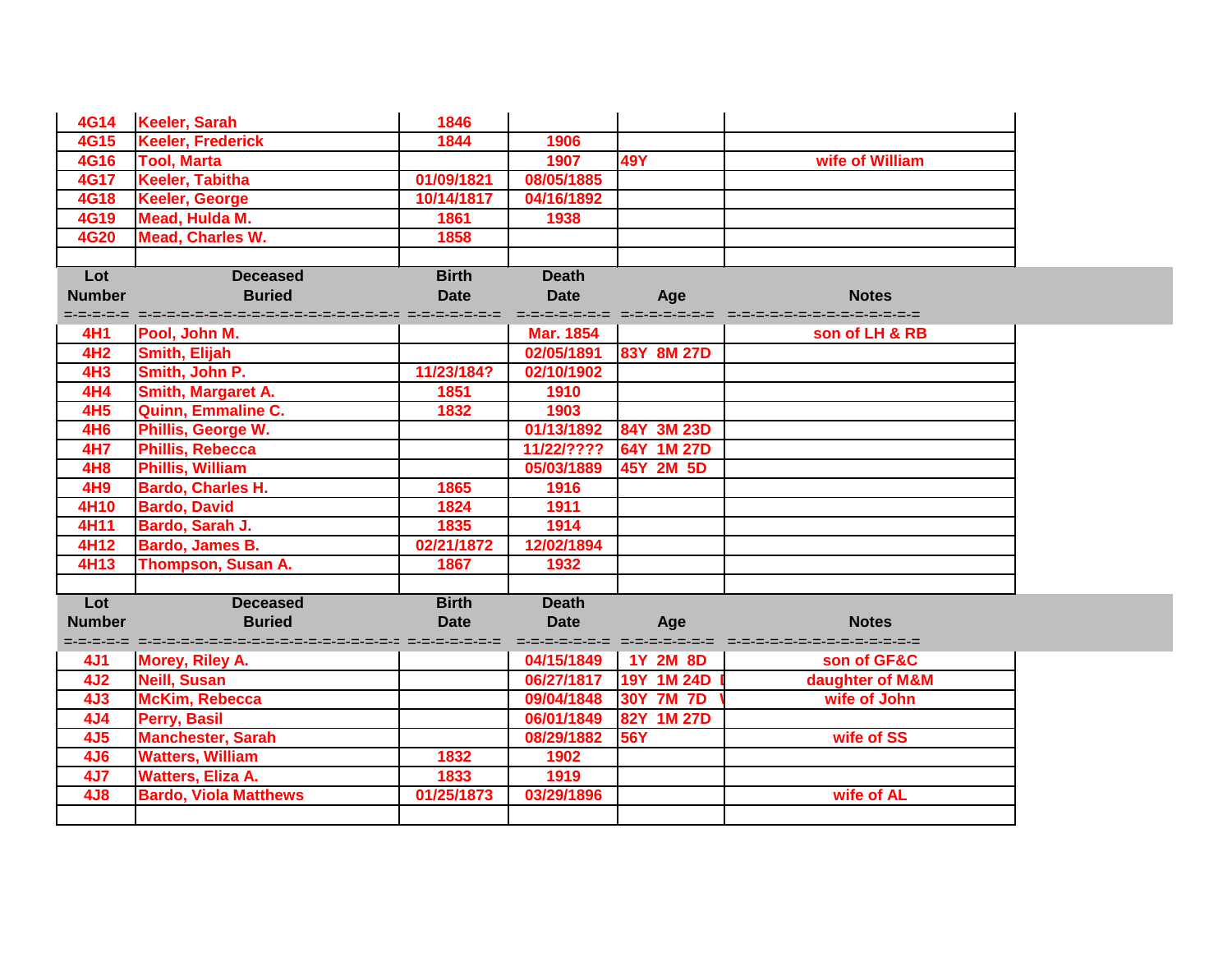| <b>4K1</b>      | <b>Weingart, Anne M.</b>                                         | 1891         | 1898             |                   |                            |
|-----------------|------------------------------------------------------------------|--------------|------------------|-------------------|----------------------------|
| <b>4K2</b>      | Kale, John H.                                                    | 1896         | 1918             |                   | 9th Co. 3rd T.B. 158th D.B |
| <b>4K3</b>      | <b>Edwards, Joseph S.</b>                                        |              | <b>June 184?</b> |                   |                            |
| <b>4K4</b>      | <b>Edwards, George W.</b>                                        |              | 06/16/1842       | <b>??Y 3M 22D</b> |                            |
| 4K5             | <b>Kirkwood, Hannah</b>                                          |              | 04/07/1847       | 63Y               |                            |
| <b>4K6</b>      | McMillin, Emma J.                                                |              | 06/18/1888       | 81Y 11M 22D       | wife of Frank              |
| <b>4K7</b>      | Regal, Sarah V.                                                  | 03/24/1841   | 12/01/1899       |                   |                            |
|                 |                                                                  |              |                  |                   |                            |
| Lot             | <b>Deceased</b>                                                  | <b>Birth</b> | <b>Death</b>     |                   |                            |
| <b>Number</b>   | <b>Buried</b>                                                    | <b>Date</b>  | <b>Date</b>      | Age               | <b>Notes</b>               |
|                 | didioend die bedroepde bedroepde bedroepde bedroepde bedroepde b |              |                  |                   |                            |
| <b>4L1</b>      | <b>Dole, Charles</b>                                             |              |                  |                   |                            |
| 4L2             | <b>Stratton, John D.</b>                                         |              |                  |                   | son of Wm. C & Ann         |
| 4L3             | <b>Shinn, Byron</b>                                              |              |                  |                   | son of Elijah & SB         |
| 4L4             | <b>Seachrist, Charles E.</b>                                     | 1866         | 1909             |                   |                            |
| 4L5             | <b>Seachrist, Mattie M.</b>                                      | 1868         | 1905             |                   |                            |
| <b>4L6</b>      | <b>Townsend, Harriet M.</b>                                      |              | 08/26/1872       | 3Y 1M 16D         |                            |
| <b>4L7</b>      | Davis, Jonathan                                                  |              | 04/03/1880       | 49Y 2M 26D        |                            |
| <b>4L8</b>      |                                                                  |              |                  |                   |                            |
| 4L9             |                                                                  |              |                  |                   |                            |
| 4L10            | <b>Ware, Daniel</b>                                              |              | 08/06/1886       | 10Y ?M 20D        | son of WD & EG             |
| 4L11            | Ware, William D.                                                 | 1837         | 1914             |                   |                            |
| 4L12            | Ware, Esther G.                                                  | 1842         | 1919             |                   |                            |
| 4L13            | <b>Ware, Elizabeth</b>                                           |              | 12/23/1900       | <b>97Y</b>        |                            |
| 4L14            | Ware, William S.                                                 |              | 09/05/189?       | <b>93Y</b>        |                            |
|                 |                                                                  |              |                  |                   |                            |
| <b>4M1</b>      | Naylor, Mary C.                                                  |              | 04/18/1894       | <b>??Y 11M 6D</b> | daughter of JC &G          |
| 4M <sub>2</sub> | Naylor, Lilla Luella                                             |              | 04/04/1865       | 4Y                | daughter of JC & G         |
| <b>4M3</b>      | <b>Heisler, Isiah</b>                                            |              | 04/15/1850       | 82Y 3M 6D         |                            |
| <b>4M4</b>      | Snyder, Benjamin Jr.                                             |              | 12/26/1847       | <b>19Y</b>        | son of B&M                 |
| 4M5             | King, Nelson W.                                                  | 07/18/1883   | 04/03/1886       |                   | Co. F 1st Ore. VC          |
| <b>4M6</b>      | King, Hannah                                                     |              | 04/02/1872       | <b>26Y 1M</b>     | wife of NW                 |
| <b>4M7</b>      | <b>Wolford, Charlotte</b>                                        | 07/24/1901   | 01/24/1902       |                   | daughter of SL&AC          |
| <b>4M8</b>      | <b>Wolford, Walter R.</b>                                        | 02/23/1900   | 09/04/1900       |                   | son of SL&AC               |
|                 |                                                                  |              |                  |                   |                            |
| Lot             | <b>Deceased</b>                                                  | <b>Birth</b> | <b>Death</b>     |                   |                            |
| <b>Number</b>   | <b>Buried</b>                                                    | <b>Date</b>  | <b>Date</b>      | Age               | <b>Notes</b>               |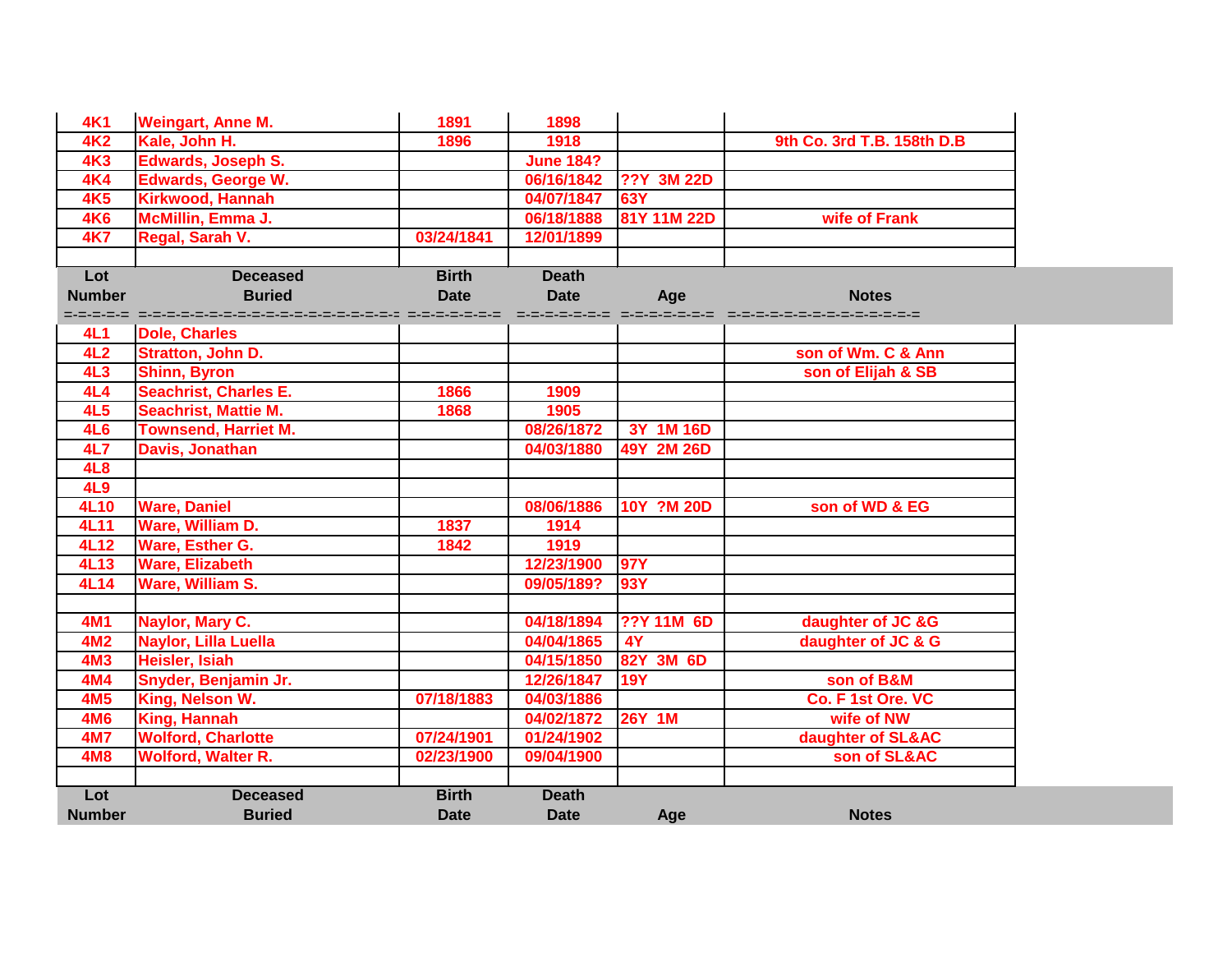| <b>4N1</b>      | <b>Silverman, Maryline</b>                                          |                 |                          |                  | daughter of C&M  |
|-----------------|---------------------------------------------------------------------|-----------------|--------------------------|------------------|------------------|
| 4N <sub>2</sub> | <b>Sliverman, James E.</b>                                          | <b>Oct 1861</b> |                          |                  | son of C&M       |
| 4N3             | Heisler, Henty H.                                                   | 1844            | 1918                     |                  | Co. L 6th OVC    |
| 4N4             | Heisler, Eliza Ann                                                  | 1843            | 1919                     |                  |                  |
| <b>4N5</b>      | Palmer, Joseph                                                      |                 | 05/01/1862               | 56Y 8M 22D       |                  |
| <b>4N6</b>      | Palmer, Ann                                                         |                 | 02/13/1860               | 59Y 9M 21D       |                  |
| <b>4N7</b>      | <b>Fisher, Charlott</b>                                             |                 | 06/02/1857               |                  | wife of WH       |
| <b>4N8</b>      | <b>John Palmer</b>                                                  |                 |                          |                  | son of J&A       |
| <b>4N9</b>      | <b>Heisler, Charles W.</b>                                          |                 | 02/15/1854               | 49Y 2M           |                  |
| 4N10            | Palmer, Emma                                                        | 11/02/1816      | 04/16/1897               |                  | wife of J        |
| <b>4N11</b>     | <b>Brooke, Basil</b>                                                | 1832            | 1914                     |                  |                  |
| <b>4N12</b>     | Brooke, Mary J.                                                     | 1846            | 1932                     |                  |                  |
| <b>4N13</b>     | <b>Heisler, Sallie</b>                                              |                 | 05/21/1881               | 31Y 8M 23D       | wife of George   |
| 4N14            | <b>Zimmerman, Mary</b>                                              |                 | 09/12/1890               | <b>75Y 9M</b>    |                  |
| 4N15            | Zimmerman, John C.                                                  | 1843            | 1906                     |                  |                  |
| 4N16            | <b>Zimmerman, Mary M.</b>                                           | 1842            | 1910                     |                  |                  |
| 4N17            | <b>Taylor, Infant</b>                                               |                 | 03/21/1863               |                  |                  |
| <b>4N18</b>     | Taylor, Georgie A.                                                  |                 |                          | 19Y 3M 10D       | daughter of WH&J |
| 4N19            | <b>Taylor, Charles R.</b>                                           | <b>Sept. 12</b> | 11/19/1905               |                  | son of YM & NH   |
|                 |                                                                     |                 |                          |                  |                  |
|                 |                                                                     |                 |                          |                  |                  |
| Lot             | <b>Deceased</b>                                                     | <b>Birth</b>    | <b>Death</b>             |                  |                  |
| <b>Number</b>   | <b>Buried</b>                                                       | <b>Date</b>     | <b>Date</b>              | Age              | <b>Notes</b>     |
|                 | stranst stransporter-entrepretations-entrepretations-entrepretation |                 |                          |                  |                  |
| 4P1             | <b>Reep, William E.F.</b>                                           |                 | 02/02/1818               | <b>1Y 8M</b>     |                  |
| 4P <sub>2</sub> | King, Eli F.                                                        |                 | 08/15/1861               | 1Y 8M 15D        | son of J&M       |
| 4P3             | King, George W.                                                     |                 | 08/19/1861               | 1M 23D           | son of J&M       |
| 4P4             | King, John N.                                                       |                 | 08/29/1861               | 3Y 4M 2D         | son of J&M       |
| 4P <sub>5</sub> | Swem, John                                                          |                 | 07/01/1866               | 74Y 10M 15D      |                  |
| 4P6             | Swem, Asenath                                                       |                 | 02/15/1837               | <b>26Y 10M</b>   | wife of John     |
| 4P7             | <b>McQuinn, William</b>                                             |                 | 06/09/1859               | <b>2Y 2M</b>     | son of J&ME      |
| <b>4P8</b>      | <b>Barr, Selinda E.</b>                                             |                 | 03/25/1856               | 7D<br>2Y         | daughter of C&JA |
| 4P9             | Leonard, Jason D.                                                   |                 | 03/12/1856               |                  | son of EO&FC     |
| 4P10            | <b>Ware, Esther</b>                                                 |                 |                          |                  | daughter of BB&R |
| 4P11            | Ware, Jason G.                                                      |                 | 05/18/1849               | 16Y 7M 12D       | son of BB&R      |
| 4P12<br>4P13    | Leonard, Comly D.<br><b>Gunder, Sarah Ann (Williamson)</b>          | 10/08/1862      | 08/12/1859<br>10/07/1939 | <b>2Y 9M 17D</b> | son of EO&FC     |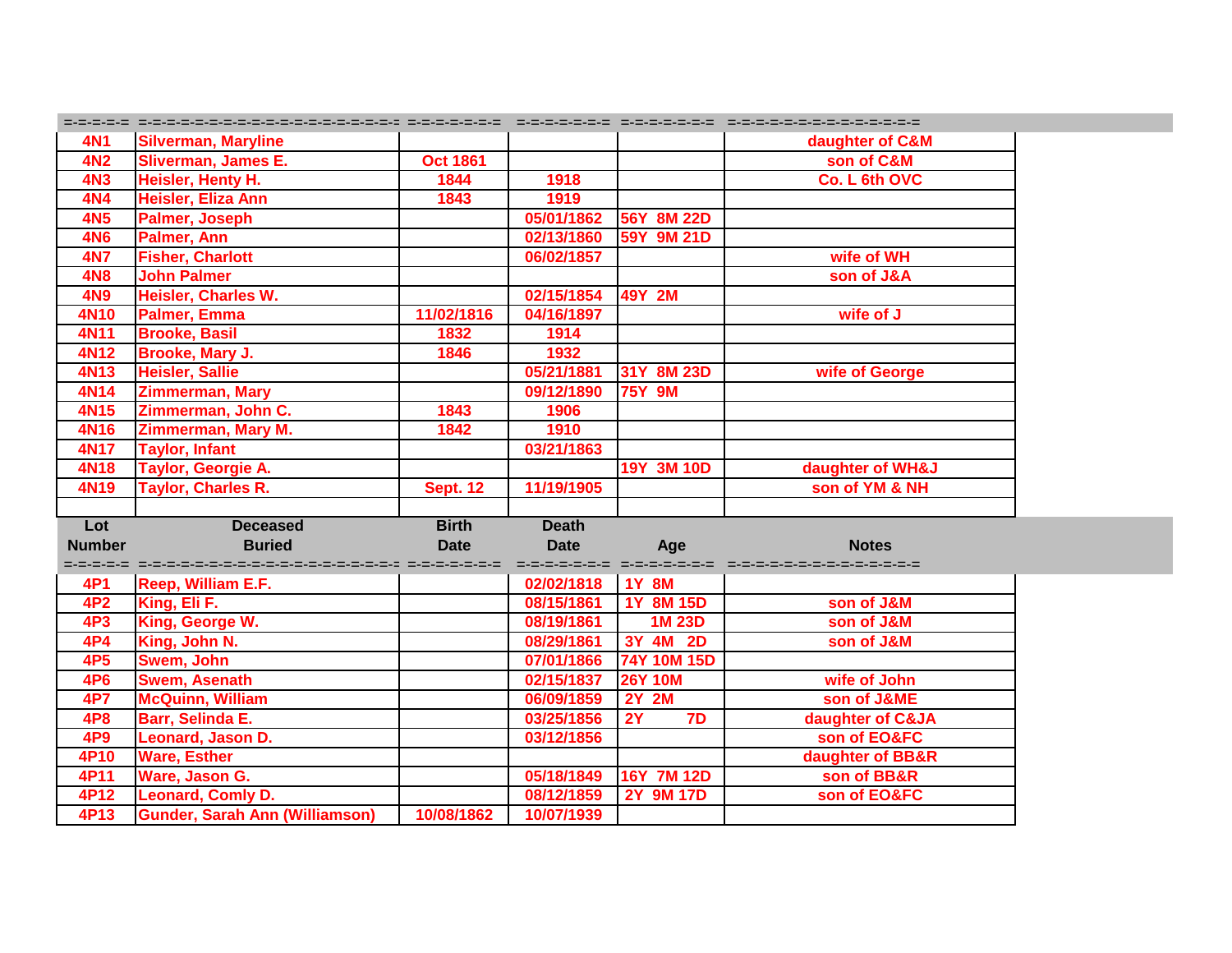| 4P14          | <b>Gunder, Henry Mitchel</b>                                | 04/06/1860   | 04/09/1932       |                  |                                                          |
|---------------|-------------------------------------------------------------|--------------|------------------|------------------|----------------------------------------------------------|
| 4P15          | King, Mary M. (McKim)                                       | 05/27/1840   | 02/18/1925       |                  |                                                          |
| 4P16          | <b>Gunder, Elizabeth (McKim)</b>                            | 01/12/1842   | 08/11/1920       |                  |                                                          |
| 4P17          | <b>Gunder, Nelson Kenrich</b>                               | 05/18/1836   | 04/11/1911       |                  | Co. L 6th OVI                                            |
| 4P18          | <b>Ovington, Ann</b>                                        |              | 02/12/1890       | <b>69Y</b>       | wife of Bryan B. in England                              |
| 4P19          | <b>Ovington, Bryan</b>                                      |              | 06/09/1896       | 85Y 3M 5D        |                                                          |
|               |                                                             |              |                  |                  |                                                          |
| Lot           | <b>Deceased</b>                                             | <b>Birth</b> | <b>Death</b>     |                  |                                                          |
| <b>Number</b> | <b>Buried</b>                                               | <b>Date</b>  | <b>Date</b>      | Age              | <b>Notes</b>                                             |
|               | stranst stransporting and stranger stranger in the stranger |              |                  |                  | stratorios de constructo de constructorios de constructo |
| 4Q1           | <b>Minser, Elizabeth</b>                                    |              | <b>June 1819</b> |                  | daughter of C&B                                          |
| 4Q2           | Regal, Jemina                                               | 1821         | 1895             |                  |                                                          |
| <b>4Q3</b>    | <b>Regal, Susannah</b>                                      |              | 05/16/1869       | 68Y 7M 15D       | wife of BB                                               |
| 4Q4           | Regal, B.B.                                                 |              | 02/23/1865       | 70Y 2M 20D       |                                                          |
| <b>4Q5</b>    | <b>Regal, Marietta</b>                                      |              | 03/21/1818       |                  |                                                          |
| <b>4Q6</b>    | Bardo, Mary A.                                              |              | 06/04/1854       | 25Y 3M 24D       | wife of David                                            |
| <b>4Q7</b>    | Cook, Jane                                                  |              | 10/26/1863       | <b>29Y 5M</b>    | daughter of J&M                                          |
| <b>4Q8</b>    | <b>Swain, Louisa</b>                                        |              | 06/11/1869       |                  | wife of DA                                               |
| 4Q9           | <b>Barber, Caroline</b>                                     |              | 1855             | <b>49Y</b>       | wife of Dr. Lewis                                        |
| <b>4Q10</b>   | Barber, Job R.                                              |              |                  |                  | son of L&C                                               |
| <b>4Q11</b>   | <b>Leonard, Soloman D.</b>                                  |              | 02/16/1856       |                  | son of J&N                                               |
| 4Q12          | <b>Leonard, Sarah Ann</b>                                   |              | 10/21/1853       | 9Y 5M 14D        | daughter of J&N                                          |
| <b>4Q13</b>   | Leonard, John                                               |              | 10/5/1852        | 51Y              |                                                          |
| <b>4Q14</b>   | <b>Leonard, Nancy</b>                                       |              | 09/10/1875       | 75Y 5M 2D        |                                                          |
| 4Q15          | <b>Santee, Caroline</b>                                     | 08/06/1867   | 04/06/1903       |                  | wife of GE                                               |
| <b>4Q16</b>   | <b>Mead, J. Austin</b>                                      |              | 12/24/1884       | 18Y 5M 28D       | son of GK&A                                              |
| <b>4Q17</b>   | Mead, George K.                                             | 1840         | 1923             |                  | Co. L ?th OVC                                            |
| <b>4Q18</b>   | <b>Mead, Agnes</b>                                          | 1845         | 1905             |                  |                                                          |
| <b>4Q19</b>   | <b>Cronick, Viola</b>                                       | 11/14/1878   | 11/26/1891       |                  | daughter of D&MJ                                         |
| <b>4Q20</b>   | <b>Betts, Dora C.</b>                                       |              | 05/12/1888       | 21Y 5M 9D        | wife of HE                                               |
| <b>4Q21</b>   | <b>Mead, John</b>                                           |              | 03/02/1886       | <b>70Y 9M 3D</b> |                                                          |
|               |                                                             |              |                  |                  |                                                          |
| Lot           | <b>Deceased</b>                                             | <b>Birth</b> | <b>Death</b>     |                  |                                                          |
| <b>Number</b> | <b>Buried</b>                                               | <b>Date</b>  | <b>Date</b>      | Age              | <b>Notes</b>                                             |
|               | species serves-terre-serve-serve-serve-serve-serve-serve-   |              |                  |                  | orororororo o crominino di crominino di crominino di     |
| 4R1           | <b>Palm,------</b>                                          |              |                  |                  | daughter of D&EC                                         |
| 4R2           | <b>Bardo, Elizabeth C.</b>                                  |              |                  |                  | wife of David                                            |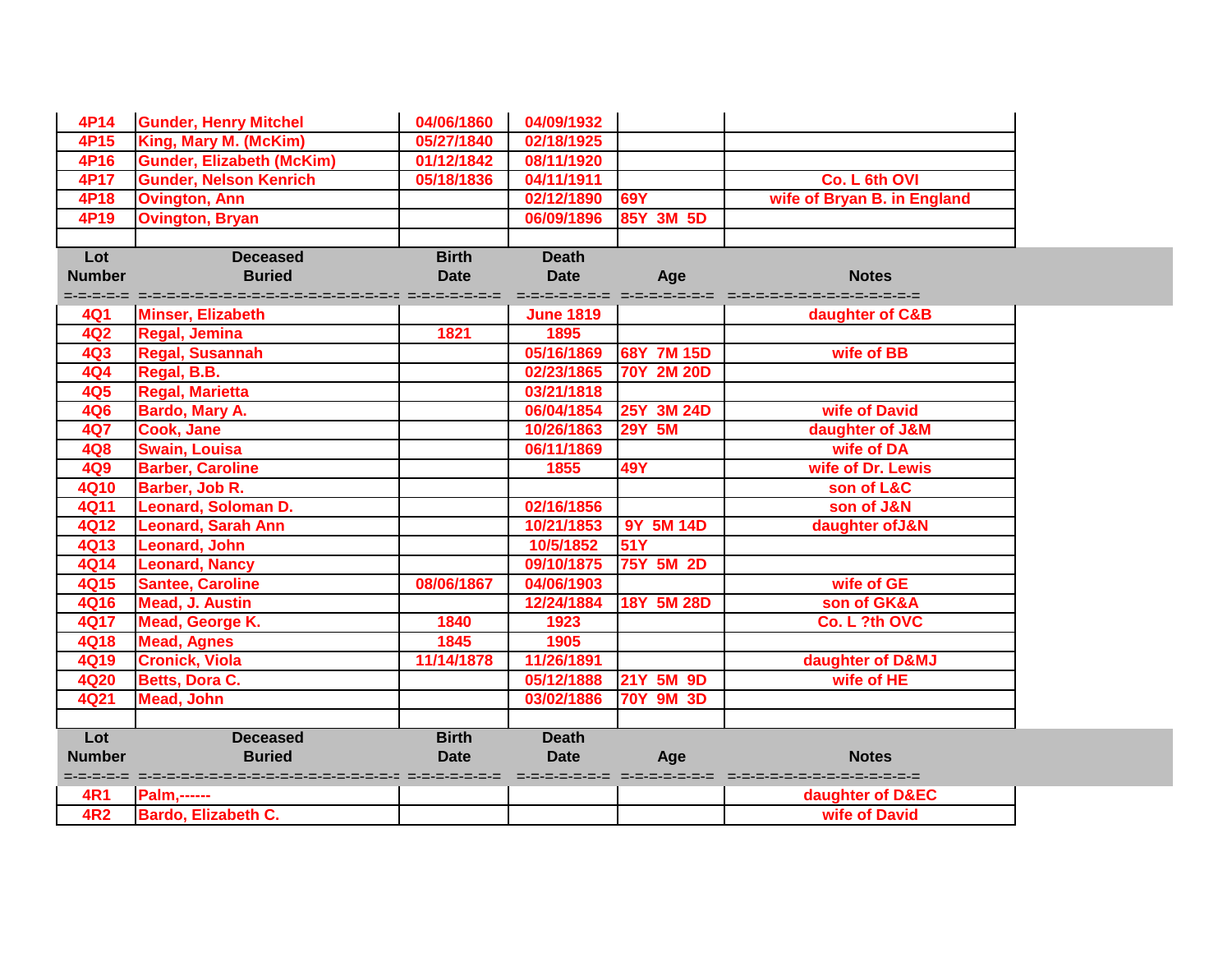| <b>4R3</b>      | <b>Eckert, Elizabeth Mame (Brand)</b>                                     | 02/04/1822    | 12/23/1905 83Y 10M |                         | wife of Francis                         |  |
|-----------------|---------------------------------------------------------------------------|---------------|--------------------|-------------------------|-----------------------------------------|--|
| 4R3 ??          | <b>Eckert, Francis</b>                                                    | 11/19/1818    | 10/04/1915         | <b>96Y 10M</b>          | no burial plot listed - assumed w/ wife |  |
| <b>4R4</b>      | Kerbough, I                                                               |               |                    |                         |                                         |  |
| <b>4R5</b>      | <b>Leonard, Nancy</b>                                                     |               | 09/06/1875         | <b>76Y</b>              | wife of Joseph                          |  |
| 4R6             | Leonard, Joseph                                                           |               | 09/13/1875         | <b>72Y</b>              |                                         |  |
| <b>4R7</b>      | <b>Keeler, Joseph</b>                                                     | 1815          | 1900               |                         |                                         |  |
| <b>4R8</b>      | Keeler, Sarah                                                             | $1813$        | 1900               |                         |                                         |  |
| <b>4R9</b>      | Keeler, Rhoda                                                             |               | 04/21/1886         | 33Y 11M 5D              |                                         |  |
|                 |                                                                           |               |                    |                         |                                         |  |
| Lot             | <b>Deceased</b>                                                           | <b>Birth</b>  | <b>Death</b>       |                         |                                         |  |
| <b>Number</b>   | <b>Buried</b>                                                             | <b>Date</b>   | <b>Date</b>        | Age                     | <b>Notes</b>                            |  |
|                 | stelen die stellen bestellten der Stellen bestellten der Stellen bestellt |               |                    |                         |                                         |  |
| <b>4S1</b>      | <b>Bardo, George W.</b>                                                   | 1851          | 1920               |                         |                                         |  |
| <b>4S2</b>      | <b>Bardo, Alice L.</b>                                                    | 1857          | 1914               |                         |                                         |  |
| <b>4S3</b>      | <b>Bardo, Leo</b>                                                         | 02/08/1880    | 03/13/1880         |                         | <b>Infant</b>                           |  |
| <b>4S4</b>      | <b>Bardo, Infant</b>                                                      |               | 1894               |                         | <b>Daughter</b>                         |  |
| <b>4S5</b>      | Bardo, Wilber I.                                                          |               |                    |                         | <b>Infant</b>                           |  |
| <b>4S6</b>      | <b>Bardo, Infant</b>                                                      |               |                    |                         |                                         |  |
| <b>4S7</b>      | <b>Derrickson, Martha</b>                                                 |               | 09/19/1856         | 45Y 6M 18D              | wife of JM                              |  |
| <b>4S8</b>      | <b>Cornwell, William</b>                                                  |               | 05/18/1852         | 49Y 7M 18D              |                                         |  |
| <b>4S9</b>      | Seachrist, Jacob W.                                                       | 1841          | 1912               |                         |                                         |  |
| <b>4S10</b>     | <b>Seachrist, Marilas</b>                                                 | 1843          | 1912               |                         |                                         |  |
| <b>4S11</b>     | Eyster, Lola M.                                                           | 03/12/1873    | 09/12/1958         |                         |                                         |  |
| <b>4S12</b>     | Eyster, Ralda S.                                                          | 02/14/1869    | 04/10/1939         |                         |                                         |  |
| <b>4S13</b>     | <b>Burton, Mary Eyster</b>                                                | 1898          | 1925               |                         |                                         |  |
| <b>4S14</b>     | <b>Eyster, Mary A.</b>                                                    | 1839          | 1888               |                         |                                         |  |
| <b>4S15</b>     | Eyster, William B.                                                        | 1837          | 1903               |                         |                                         |  |
| <b>4S16</b>     | Eyster, Laura E.                                                          | 1875          | 1893               |                         |                                         |  |
|                 |                                                                           |               |                    |                         |                                         |  |
| Lot             | <b>Deceased</b>                                                           | <b>Birth</b>  | <b>Death</b>       |                         |                                         |  |
| <b>Number</b>   | <b>Buried</b>                                                             | <b>Date</b>   | <b>Date</b>        | Age                     | <b>Notes</b>                            |  |
|                 |                                                                           | =-=-=-=-=-=-= |                    | desendences desendences |                                         |  |
| 4T1             | <b>Bardo, Eunice</b>                                                      | 1877          | 1946               |                         |                                         |  |
| 4T <sub>2</sub> | <b>Bardo, Howard F.</b>                                                   | 1865          | 1929               |                         |                                         |  |
| 4T <sub>3</sub> | <b>Bardo, Eva</b>                                                         | 1859          | 1912               |                         |                                         |  |
| 4T4             | Strawn, John S.                                                           | 1824          | 1909               |                         |                                         |  |
| 4T <sub>5</sub> | <b>Strawn, Betsey</b>                                                     | 1827          | 1905               |                         |                                         |  |